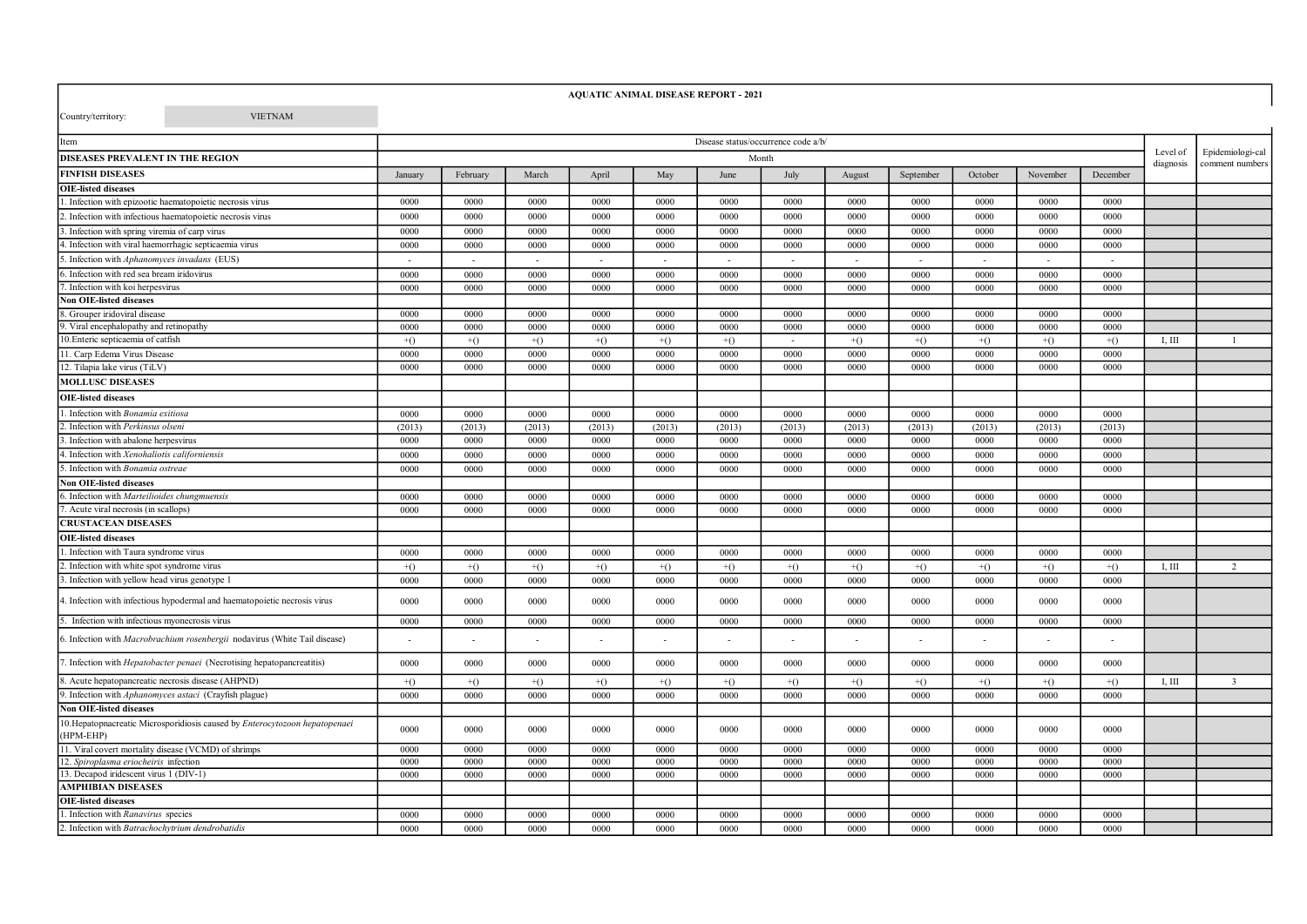|              | 3. Infection with Batrachochytrium salamandrivorans | 0000 | 0000 | 0000 | 0000 | 0000 | 0000 | 0000 | 0000 | 0000 | 0000 | 0000 | 0000 |  |
|--------------|-----------------------------------------------------|------|------|------|------|------|------|------|------|------|------|------|------|--|
|              |                                                     |      |      |      |      |      |      |      |      |      |      |      |      |  |
|              |                                                     |      |      |      |      |      |      |      |      |      |      |      |      |  |
| Prepared by: |                                                     |      |      |      |      |      |      |      |      |      |      |      |      |  |
| Name:        | Nguyen Ngoc Tien                                    |      |      |      |      |      |      |      |      |      |      |      |      |  |
|              | Position: Head of Aquatic animal health Division    |      |      |      |      |      |      |      |      |      |      |      |      |  |
| Date:        | 17 January 2022                                     |      |      |      |      |      |      |      |      |      |      |      |      |  |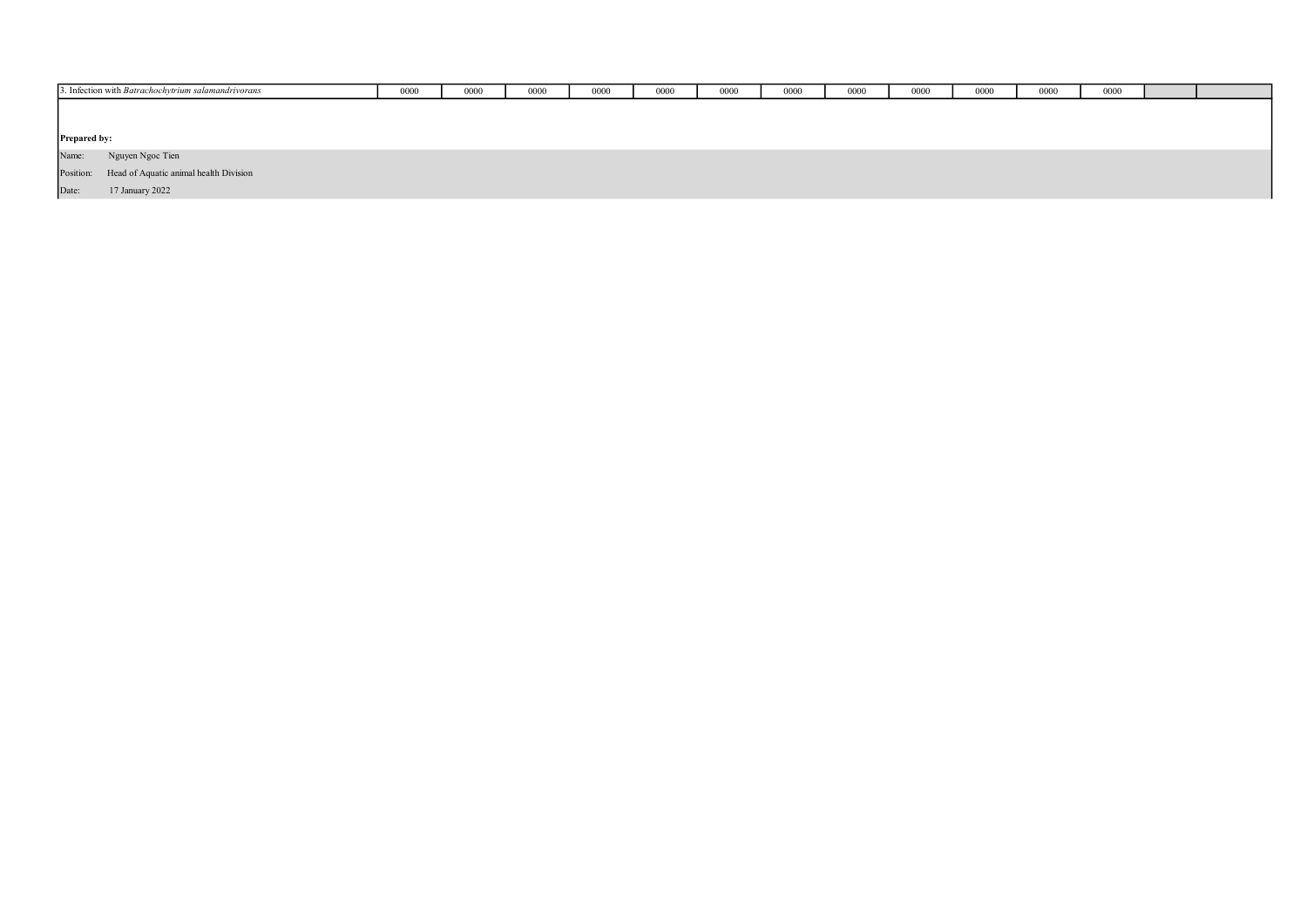| ANY OTHER DISEASES OF IMPORTANCE                          |                                                                                                                                                                                                                                                                                                                                                                                                                                                                 |                            |                                                                                                  |  |  |  |  |  |  |  |  |
|-----------------------------------------------------------|-----------------------------------------------------------------------------------------------------------------------------------------------------------------------------------------------------------------------------------------------------------------------------------------------------------------------------------------------------------------------------------------------------------------------------------------------------------------|----------------------------|--------------------------------------------------------------------------------------------------|--|--|--|--|--|--|--|--|
|                                                           |                                                                                                                                                                                                                                                                                                                                                                                                                                                                 |                            |                                                                                                  |  |  |  |  |  |  |  |  |
|                                                           |                                                                                                                                                                                                                                                                                                                                                                                                                                                                 |                            |                                                                                                  |  |  |  |  |  |  |  |  |
|                                                           |                                                                                                                                                                                                                                                                                                                                                                                                                                                                 |                            |                                                                                                  |  |  |  |  |  |  |  |  |
|                                                           | <b>DISEASES PRESUMED EXOTIC TO THE REGION</b> <sup>b</sup>                                                                                                                                                                                                                                                                                                                                                                                                      |                            |                                                                                                  |  |  |  |  |  |  |  |  |
| <b>LISTED BY THE OIE</b>                                  |                                                                                                                                                                                                                                                                                                                                                                                                                                                                 |                            |                                                                                                  |  |  |  |  |  |  |  |  |
|                                                           |                                                                                                                                                                                                                                                                                                                                                                                                                                                                 |                            |                                                                                                  |  |  |  |  |  |  |  |  |
|                                                           | Finfish: Infection with HPR-deleted or HPR0 salmon anaemia virus; Infection with salmon pancreas disease virus;                                                                                                                                                                                                                                                                                                                                                 |                            |                                                                                                  |  |  |  |  |  |  |  |  |
|                                                           | Infection with Gyrodactylus salaris.                                                                                                                                                                                                                                                                                                                                                                                                                            |                            |                                                                                                  |  |  |  |  |  |  |  |  |
|                                                           | Molluses: Infection with Marteilia refringens; Perkinsus marinus.                                                                                                                                                                                                                                                                                                                                                                                               |                            |                                                                                                  |  |  |  |  |  |  |  |  |
|                                                           |                                                                                                                                                                                                                                                                                                                                                                                                                                                                 |                            |                                                                                                  |  |  |  |  |  |  |  |  |
| <b>NOT LISTED BY THE OIE</b>                              |                                                                                                                                                                                                                                                                                                                                                                                                                                                                 |                            |                                                                                                  |  |  |  |  |  |  |  |  |
| Finfish: Channel catfish virus disease                    |                                                                                                                                                                                                                                                                                                                                                                                                                                                                 |                            |                                                                                                  |  |  |  |  |  |  |  |  |
| $\underline{a}$ Please use the following occurrence code: |                                                                                                                                                                                                                                                                                                                                                                                                                                                                 |                            |                                                                                                  |  |  |  |  |  |  |  |  |
|                                                           |                                                                                                                                                                                                                                                                                                                                                                                                                                                                 |                            |                                                                                                  |  |  |  |  |  |  |  |  |
| Occurrence code and                                       | <b>Definition</b>                                                                                                                                                                                                                                                                                                                                                                                                                                               | Occurrence code and symbol | <b>Definition</b>                                                                                |  |  |  |  |  |  |  |  |
| symbol                                                    |                                                                                                                                                                                                                                                                                                                                                                                                                                                                 |                            |                                                                                                  |  |  |  |  |  |  |  |  |
| Disease present                                           | The disease is present with clinical signs in the whole                                                                                                                                                                                                                                                                                                                                                                                                         |                            |                                                                                                  |  |  |  |  |  |  |  |  |
|                                                           | country (in domestic species or wildlife)                                                                                                                                                                                                                                                                                                                                                                                                                       | Disease absent             | The disease was absent in the country during the                                                 |  |  |  |  |  |  |  |  |
|                                                           |                                                                                                                                                                                                                                                                                                                                                                                                                                                                 |                            | reporting period (in domestic species or wildlife).                                              |  |  |  |  |  |  |  |  |
| Disease limited to one or                                 | The disease is present with clinical signs, and limited to                                                                                                                                                                                                                                                                                                                                                                                                      |                            |                                                                                                  |  |  |  |  |  |  |  |  |
| more zones<br>$+()$                                       | one or more zones/compartments (in domestic species<br>or wildlife)                                                                                                                                                                                                                                                                                                                                                                                             |                            | The disease has "never been reported" (historically                                              |  |  |  |  |  |  |  |  |
|                                                           |                                                                                                                                                                                                                                                                                                                                                                                                                                                                 | Never reported             | absent) for the whole country in domestic species                                                |  |  |  |  |  |  |  |  |
|                                                           | Confirmed infestation or infection using diagnostic tests,                                                                                                                                                                                                                                                                                                                                                                                                      | 0000                       | and wildlife.                                                                                    |  |  |  |  |  |  |  |  |
| Infection/infestation                                     | but no clinical signs observed (in domestic species or                                                                                                                                                                                                                                                                                                                                                                                                          |                            |                                                                                                  |  |  |  |  |  |  |  |  |
| $+?$                                                      | wildlife)                                                                                                                                                                                                                                                                                                                                                                                                                                                       |                            |                                                                                                  |  |  |  |  |  |  |  |  |
|                                                           |                                                                                                                                                                                                                                                                                                                                                                                                                                                                 | No information             | No information is available regarding the presence                                               |  |  |  |  |  |  |  |  |
|                                                           | Infection/infestation limited Confirmed infestation or infection using diagnostic tests,                                                                                                                                                                                                                                                                                                                                                                        | ***                        | or the absence of this disease during the reporting<br>period (in domestic species or wildlife). |  |  |  |  |  |  |  |  |
| to one or more zones                                      | but no clinical signs observed and limited to one or more                                                                                                                                                                                                                                                                                                                                                                                                       |                            |                                                                                                  |  |  |  |  |  |  |  |  |
| $+2()$                                                    | zones/compartments (in domestic species or wildlife)                                                                                                                                                                                                                                                                                                                                                                                                            |                            |                                                                                                  |  |  |  |  |  |  |  |  |
|                                                           |                                                                                                                                                                                                                                                                                                                                                                                                                                                                 |                            |                                                                                                  |  |  |  |  |  |  |  |  |
| Disease suspected                                         | The presence of the disease was suspected but not                                                                                                                                                                                                                                                                                                                                                                                                               |                            |                                                                                                  |  |  |  |  |  |  |  |  |
| $\cdot$                                                   | confirmed (in domestic species or wildlife)                                                                                                                                                                                                                                                                                                                                                                                                                     |                            |                                                                                                  |  |  |  |  |  |  |  |  |
|                                                           |                                                                                                                                                                                                                                                                                                                                                                                                                                                                 |                            |                                                                                                  |  |  |  |  |  |  |  |  |
| Disease suspected but not<br>confirmed and limited to     | The presence of the disease was suspected but not                                                                                                                                                                                                                                                                                                                                                                                                               |                            |                                                                                                  |  |  |  |  |  |  |  |  |
| one or more zones                                         | confirmed and limited to one or more                                                                                                                                                                                                                                                                                                                                                                                                                            |                            |                                                                                                  |  |  |  |  |  |  |  |  |
| 20                                                        | zones/compartments (in domestic species or wildlife)                                                                                                                                                                                                                                                                                                                                                                                                            |                            |                                                                                                  |  |  |  |  |  |  |  |  |
|                                                           |                                                                                                                                                                                                                                                                                                                                                                                                                                                                 |                            |                                                                                                  |  |  |  |  |  |  |  |  |
|                                                           | o/ If there is any changes on historical data, please highlight in RED                                                                                                                                                                                                                                                                                                                                                                                          |                            |                                                                                                  |  |  |  |  |  |  |  |  |
|                                                           |                                                                                                                                                                                                                                                                                                                                                                                                                                                                 |                            |                                                                                                  |  |  |  |  |  |  |  |  |
| 1. Epidemiological comments:                              |                                                                                                                                                                                                                                                                                                                                                                                                                                                                 |                            |                                                                                                  |  |  |  |  |  |  |  |  |
|                                                           |                                                                                                                                                                                                                                                                                                                                                                                                                                                                 |                            |                                                                                                  |  |  |  |  |  |  |  |  |
|                                                           |                                                                                                                                                                                                                                                                                                                                                                                                                                                                 |                            |                                                                                                  |  |  |  |  |  |  |  |  |
|                                                           | (Comments should include: 1) Origin of the disease or pathogen (history of the disease); 2) Species affected; 3) Disease characteristics (unusual clinical signs or lesions); 4) Pathogen (isolated/sero-typed); 5) Mortality<br>of infected areas; 8) Preventive/control measures taken; 9) Samples sent to national or international laboratories for confirmation (indicate the names of laboratories); 10) Published paper (articles in journals/website, e |                            |                                                                                                  |  |  |  |  |  |  |  |  |
|                                                           |                                                                                                                                                                                                                                                                                                                                                                                                                                                                 |                            |                                                                                                  |  |  |  |  |  |  |  |  |
|                                                           |                                                                                                                                                                                                                                                                                                                                                                                                                                                                 |                            |                                                                                                  |  |  |  |  |  |  |  |  |
|                                                           |                                                                                                                                                                                                                                                                                                                                                                                                                                                                 |                            |                                                                                                  |  |  |  |  |  |  |  |  |
| Comment No.                                               |                                                                                                                                                                                                                                                                                                                                                                                                                                                                 |                            |                                                                                                  |  |  |  |  |  |  |  |  |
|                                                           |                                                                                                                                                                                                                                                                                                                                                                                                                                                                 |                            |                                                                                                  |  |  |  |  |  |  |  |  |
| $\mathbf{1}$                                              | Pathogen: Edwarsiella ictaluri                                                                                                                                                                                                                                                                                                                                                                                                                                  |                            |                                                                                                  |  |  |  |  |  |  |  |  |
|                                                           | Infection found in some small scale farms rearing catfish (Pangasius micronema, P. hypophthalmus)                                                                                                                                                                                                                                                                                                                                                               |                            |                                                                                                  |  |  |  |  |  |  |  |  |
|                                                           |                                                                                                                                                                                                                                                                                                                                                                                                                                                                 |                            |                                                                                                  |  |  |  |  |  |  |  |  |
|                                                           |                                                                                                                                                                                                                                                                                                                                                                                                                                                                 |                            |                                                                                                  |  |  |  |  |  |  |  |  |